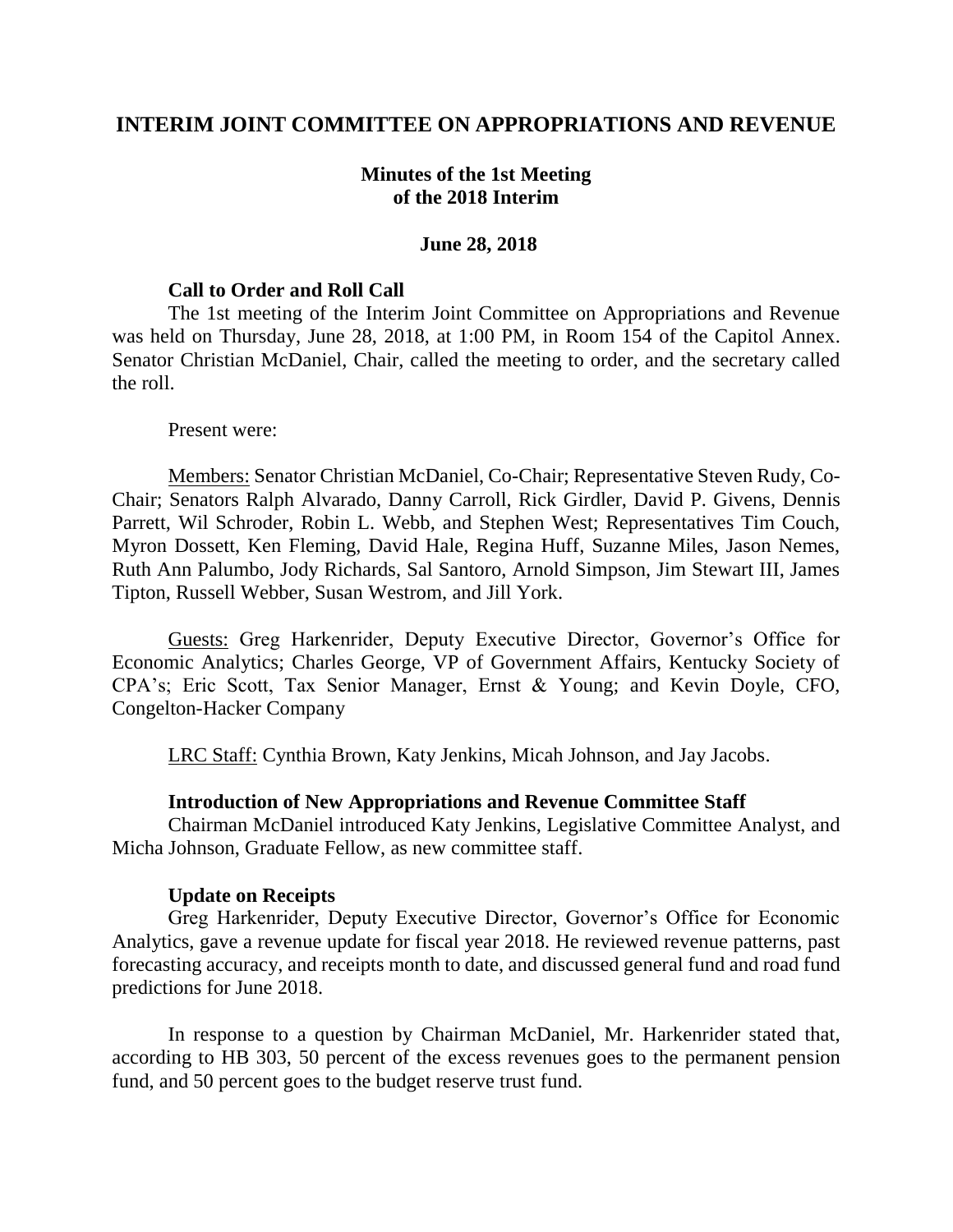In response to questions by Representative Fleming, Deputy Executive Director Harkenrider stated that his office will be taking a prospective position on implementation on the *Wayfair* decision by the Supreme Court. The hardest part about getting money will be getting new members to register. The executive branch is trying to inform people as fast as it can but there will be some challenges such as the diminimus standard of 200 transactions or \$100,000 in gross receipts.

In response to a question by Senator West, Mr. Harkenrider said that the threshold for someone doing business in Kentucky is \$100,000 of revenue or 200 transactions.

In response to questions by Senator Givens, Mr. Harkenrider stated that the fiscal year high was \$1,560,400,000 in 2014. The one stop portal is the best place for businesses to get questions answered and get registered.

In response to a question by Co-Chair Rudy, Mr. Harkenrider stated that he is holding off on revenue estimates for the *Wayfair* ruling until after more people have registered through open enrollment. The GAO estimate of over \$93,000,000 seemed overstated.

In response to a question by Senator Web, Mr. Harkenrider stated that sales tax staff are working overtime and are stretched to capacity working on implementation of the new sales taxes. One thing that helps is that Kentucky is an active streamline participant.

In response to a question by Representative Tipton, Mr. Harkenrider stated that the original budget reductions from the forecasted budget deficit from the consensus forecast group were fully implemented in Fiscal Year 2018.

In response to a follow up question by Representative Tipton, Deputy State Budget Director Kevin Cardwell stated that surplus revenues are split according to HB 303: 50 percent to the Budget Reserve Trust Fund, 25 percent to the Teachers Retirement, and 25 percent to the Kentucky Employees Retirement System. Mr. Harkenrider stated that there have been changes in tax collection for nonprofits. The biggest change affects admissions to events but not collecting taxes on fees for classes within the church; he will ask the Department of Revenue to clarify. The Department of Revenue's website provides some clarifications.

In response to a question by Senator West, Mr. Harkenrider stated that he does not know the thresholds for the streamline process but will verify with the Department of Revenue.

# **Limited Liability Entity Tax-Cost of Goods Sold Definition**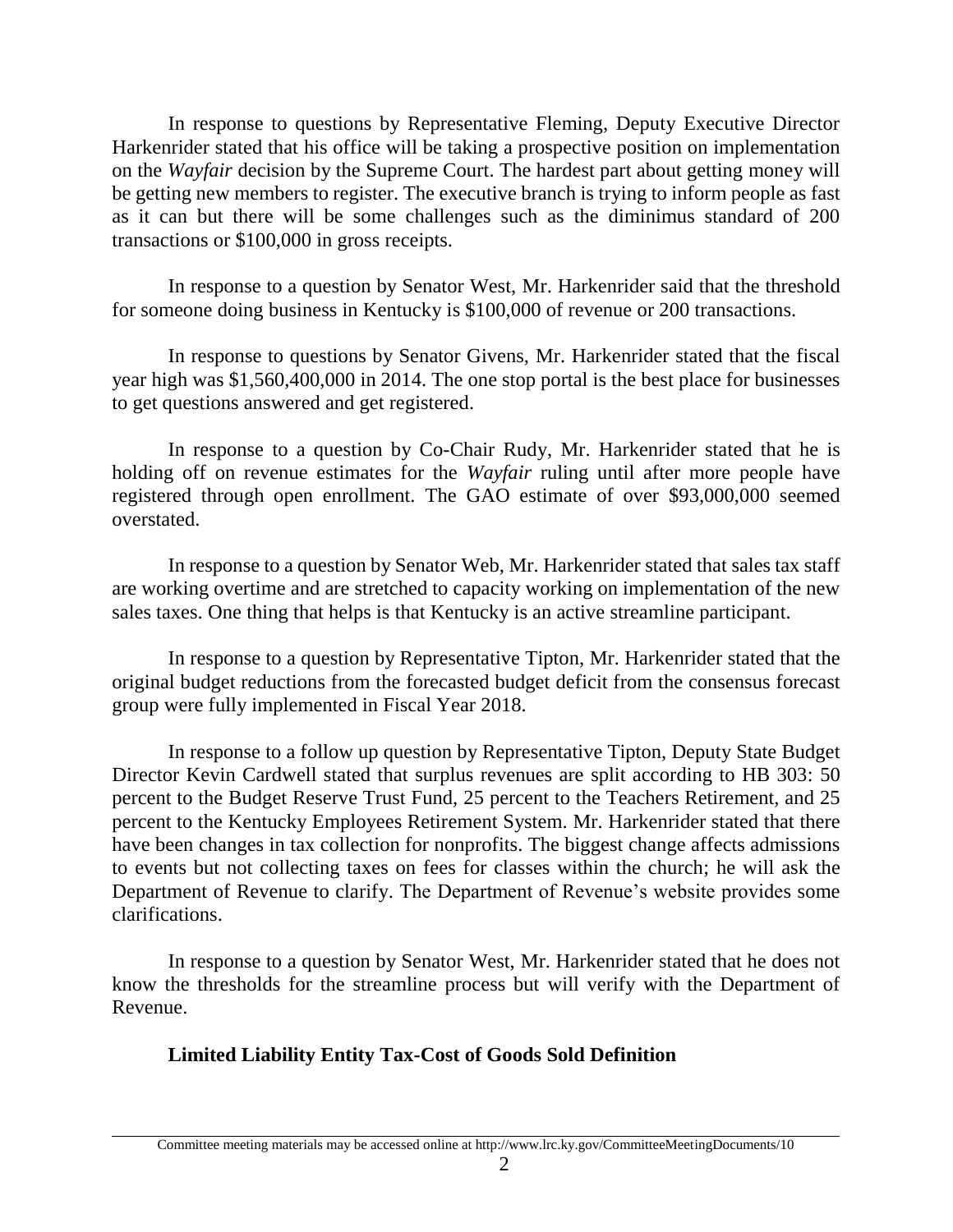Charles George, VP of Government Affairs, Kentucky Society of CPAs, discussed the Limited liability entity tax (LLET) that applies to all entities that offer limited liability to its owners.

Eric Scott, Tax Senior Manager, Ernst & Young gave a breakdown of how the tax is calculated with two alternative calculations of gross receipts or gross profits. He stated that 92 percent of the entities that file the LLET pay the minimum tax of \$175. He summarized how Cost of Goods sold is viewed and what can be deducted. He reviewed how the owner receives credit on his or her personal income tax.

Mr. George reviewed the projected fiscal year 2019 revenue considerations and options for increasing the tax and how it would impact the Commonwealth.

In response to questions by Chairman McDaniel, Mr. Scott stated that the real issue is what happens in the definitions as it relates to gross profit calculations over \$6,000,000. Mr. George stated, as relates to cost of goods sold, he recommends that the language of definitions mirror federal definitions. The bill that has been filed in the past struck through language and did not add new language to limit the cost of goods sold calculation.

In response to questions by Senator West, Mr. Scott stated the definition differs with the federal definition of cost of goods sold. The statutory language never changed, but the interpretation of the language changed. Kentucky is the only state that disallows certain costs based on this interpretation in the same way that the department of revenue has interpreted it. Mr. George stated that the best way to clear this up would be through as statutory change.

In response to questioned by Representative Fleming, Mr. Scott stated that about 15,000 companies pay one or the other calculations, which equates to eight percent of the 170. The CPA is the compliance cost for companies to stay in compliance. He does not have access to these compliance numbers. Mr. George stated that the level of complexity is high and difficult to quantify.

In response to questions by Senator Givens, Mr. Scott stated that, if the state simplified the process, compliance costs would decrease. There was no statutory change to language in 2013 for LETT; it was created in 2007, replacing the unpopular business license tax.

## **Correspondence Received**

Senator McDaniel reviewed correspondence received since the last meeting.

# **List of Reports Received Since November, 2017**

Senator McDaniel reviewed reports received since the last meeting.